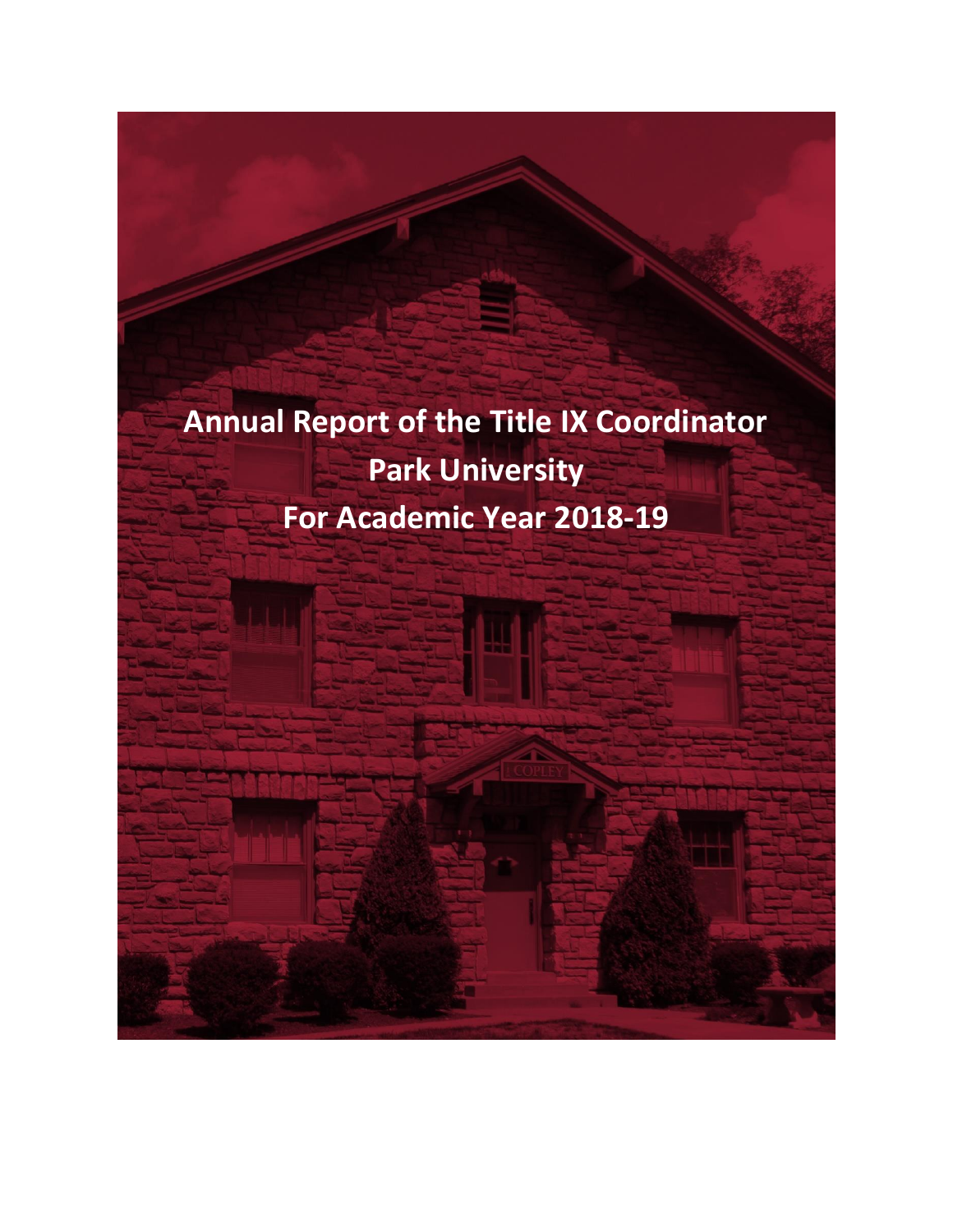## **Annual Report of the Title IX Coordinator Park University For Academic Year 2018-19**

All Park University Constituents,

As Park University's Title IX Coordinator, I am required each year to report to the President the status of our Title IX program and the related statistics. While there is no requirement to publish that report, in a spirit of transparency and inclusion, we are making this report available to the entire Park University community.

This report contains information on all reported Title IX violations for Academic Year 2014-15 through Academic Year 2018-19. During that period, the University received a total of 46 unique allegations of violations. After conducting investigations, the University identified 21 situations where violations of the Sexual Harassment and Sexual Misconduct (Title IX) Policy had occurred. Based on those findings, the University imposed the appropriate disciplinary sanctions. Those sanctions ranged in impact from additional education to expulsion and termination of employment.

The number of incidents reported in 2018-19 is the lowest over the 5 year period. While we have no way of knowing if the number of *actual* incidents, or simply the number of *reported* incidents has dropped, we are hopeful that consistent years of training, communications, and investigations has had a positive impact on reducing the instances of sexual harassment and sexual assault. The University continues to develop its education, training, and awareness programs.

The goal of the Title IX process is to protect the safety of all of Park's constituents – students, faculty, staff, administrators, vendors, and visitors. Additionally, we are striving to provide an educational and working environment that is free of harassment and discrimination due to sex. While improvements can and will be made, we are confident that we are being successful.

I want to express my gratitude to the Deputy Coordinators and Investigators/Advocates who have worked so hard to implement this program fairly and consistently at all Park University campuses. You have my pledge that as a group, we will continue to strive to eliminate sexual assault and sexual harassment at Park University.

Sincerely,

Roger Dusing, Ph.D.

Chief Human Resources Officer Title IX Coordinator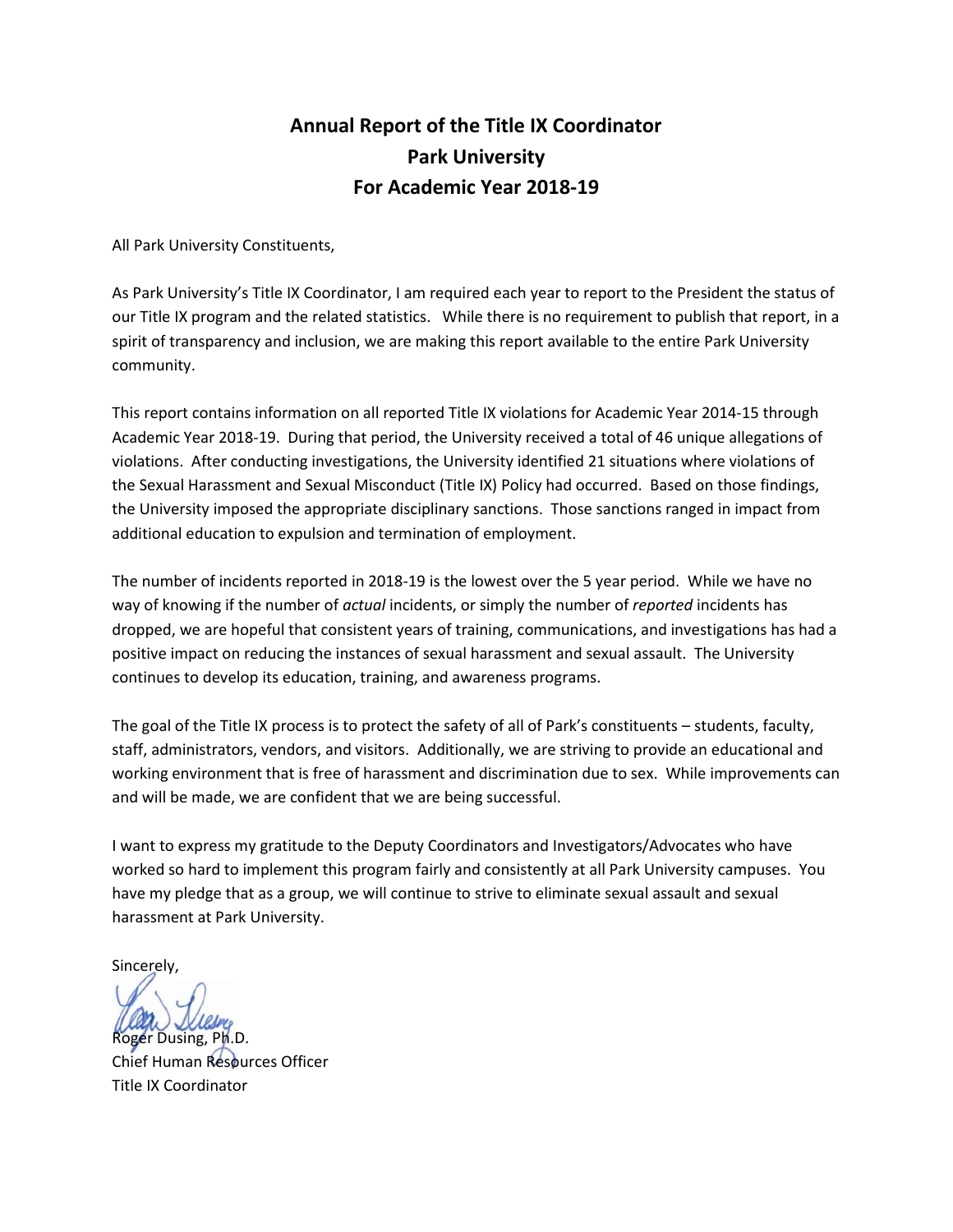# **Annual Report of the Title IX Coordinator Park University For Academic Year 2018-19**

The purpose of the Title IX regulations is to end discrimination in education on the basis of sex. Title IX applies to all programs and activities of institutions that receive federal funding. Title IX applies to Park University.

Title IX encompasses many forms of sex-based discrimination, including, but not limited to, addressing sexual misconduct, sexual violence, and stalking.

Title IX requires institutions of higher education to employ a Title IX Coordinator tasked with ensuring compliance and coordinating the investigative process. In addition, schools are required to have a published complaint resolution process that explains to a student, employee, or third-party how to report an allegation of harassment or discrimination, lists campus and community-based support resources for the parties involved in the investigation process, offers interim and protective measures for the parties involved in the investigation process, and explains possible disciplinary procedures.

Park University's core values include fostering an open learning and working environment characterized by inclusivity, accountability, civility, and respect. The University considers sex discrimination in all its forms to be a serious offence and a violation of the Sexual Harassment and Sexual Misconduct (Title IX) Policy and federal law, specifically Title IX that prohibits sex discrimination, harassment and all other sexual offenses, including retaliation for reporting said offenses.

This annual report provides data regarding the number of reports received by the Title IX Coordinator and the process by which the reports were resolved. The purpose of the annual report is to increase awareness, promote transparency and build upon community-wide education, training and communication.

*"No person in the United States shall, on the basis of sex, be excluded from participation in, be denied the benefits of, or be subjected to discrimination under any education program or activity receiving federal financial assistance."* 

 *Title IX, Education Amendments of 1972*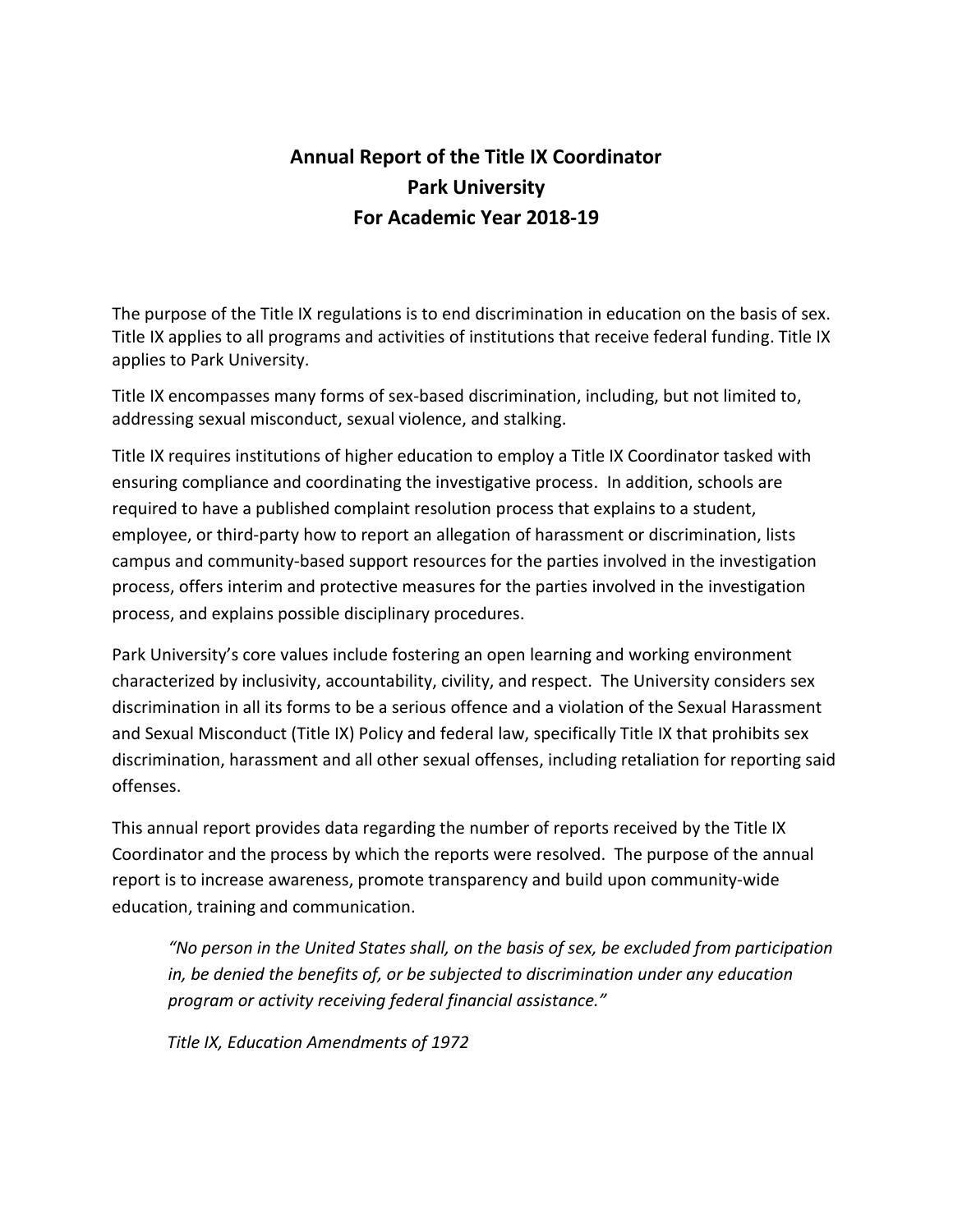### **Title IX Staff**

Park University has elected to manage the Title IX process by involving qualified individuals throughout the University, diverse in operational area, physical location, organizational rank, and personal demographics. The Title IX Coordinator and Deputy Coordinators are responsible for administration of the policy, training, and investigations. The Title IX Investigators and Advocates are a called upon as needed when Title IX claims arise.

Investigators are responsible for conducting the investigation and making the recommendation on if there has been a violation of policy based on a preponderance of the evidence. Advocates play a supportive role to both claimants and respondents, helping them to understand the investigation process and ensure their rights are protected. As a general rule, two Investigators and two Advocates are assigned to each investigation. Below is list of the University associates who have been involved in some capacity with the Title IX program this academic year.

### **Title IX Coordinator**

Dr. Roger Dusing, Chief Human Resources Officer

#### **Deputy Title IX Coordinators**

- Dr. Emily Sallee, Associate Provost
- Mr. James Nelson, AVP Information Technology Services
- Dr. Jayme Uden, AVP and Dean of Students

#### **Investigators/Advocates:**

- Ms. Terri Bradley, Academic Evaluator
- Ms. Amanda Bryant, Coordinator for Student Advocacy
- Ms. Shelia Burnett, Human Resources Administrator
- Ms. Cutrina Catlin, Associate Director Human Resources
- Ms. Joslyn Creighton, Director Student Success, Graduate Programs
- Dr. Jamie Els, Programming Director, Faculty Center for Innovation
- Ms. Megan Holder, Associate Director Assessment Services
- Mr. Glenn Lester, Assistant Professor of English
- Dr. Chi Lo, Director Student Success, Virtual
- Dr. Eugene Matthews, Associate Professor of Criminal Justice
- Dr. Debra Olson-Morrison, Assistant Professor of Social Work
- Ms. Katherine Renner, Director Student Success, Daytime Programs
- Mr. Jon Ritterbush, Director Library & Learning Commons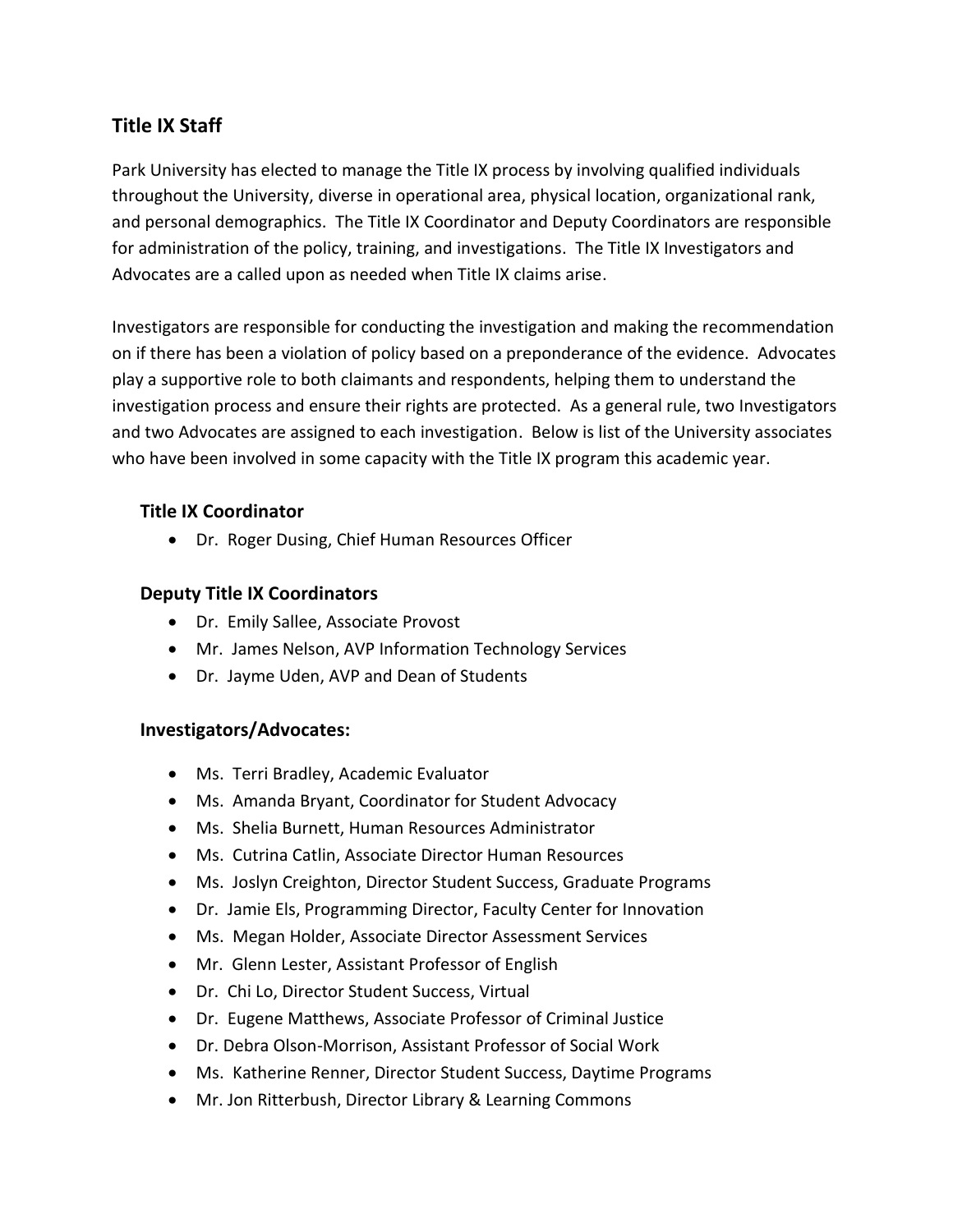- Mr. John Sanders, Campus Center Director, Mountain Home ID
- Ms. Karie Fields, Director Residence Life
- Ms. Alysen Simmons, Nursing Program Manager
- Mr. Chris Slupianek, Associate Director Instructional Design
- Ms. Sarah Weygand, Director Military and Veterans Programs
- Mr. Don Wise, Instructor of Public Administration
- Ms. Lora Zaidarhzauva, Associate Director International Recruitment

Investigators/Advocates are used as needed, and may serve different roles in different investigations. The following chart indicates the number of times that Investigators and Advocates were assigned to investigations for each of the last four academic years.

#### **Staff involvement in Title IX Investigations**

|              |    |   | 2014-15 2015-16 2016-17*                     | 2017-18 | 2018-19 | <b>TOTAL</b> |
|--------------|----|---|----------------------------------------------|---------|---------|--------------|
| Investigator | 22 |   | 18                                           | 10      |         | 66           |
| Advocate     |    |   | 13                                           | 3       |         | 24           |
| <b>TOTAL</b> | 22 | a | 31                                           | 13      | 15      | 90           |
|              |    |   | *The advocate role was formalized in 2016-17 |         |         |              |

### **Sexual Harassment and Sexual Misconduct (Title IX) Policy**

The central focus of Title IX activities is to protect the health, safety, and learning/working environment for all members of the Park community. This is accomplished by the implementation of the University's Sexual Harassment and Sexual Misconduct (Title IX) Policy. Following is the introductory section of that policy.

Park University's ("University") core values include fostering an open learning and working environment full of inclusivity, accountability, civility, and respect. The University considers sex discrimination in all its forms to be a serious offense and a violation of this policy, and federal law, specifically Title IX, prohibits sex discrimination, harassment and all other sexual offenses. Sex discrimination includes discrimination on the basis of pregnancy, sexual orientation, gender identity, and failure to conform to stereotypical notions of femininity and masculinity. Harassment, whether verbal, physical, or visual, that is based on sex, is a form of prohibited sex discrimination. Sexual harassment also includes sexual violence.

The University will not tolerate sex discrimination or harassment of applicants, students, employees, guests, visitors, or invitees whether by students, faculty, staff, administrators, contractors, or outside vendors. This policy prohibits sex discrimination, sexual harassment, and sexual violence even when the complainant and Respondent are members of the same sex, and it applies regardless of national origin, immigration status, or citizenship status. The University's prohibition on sex discrimination and sexual harassment extends to all aspects of its educational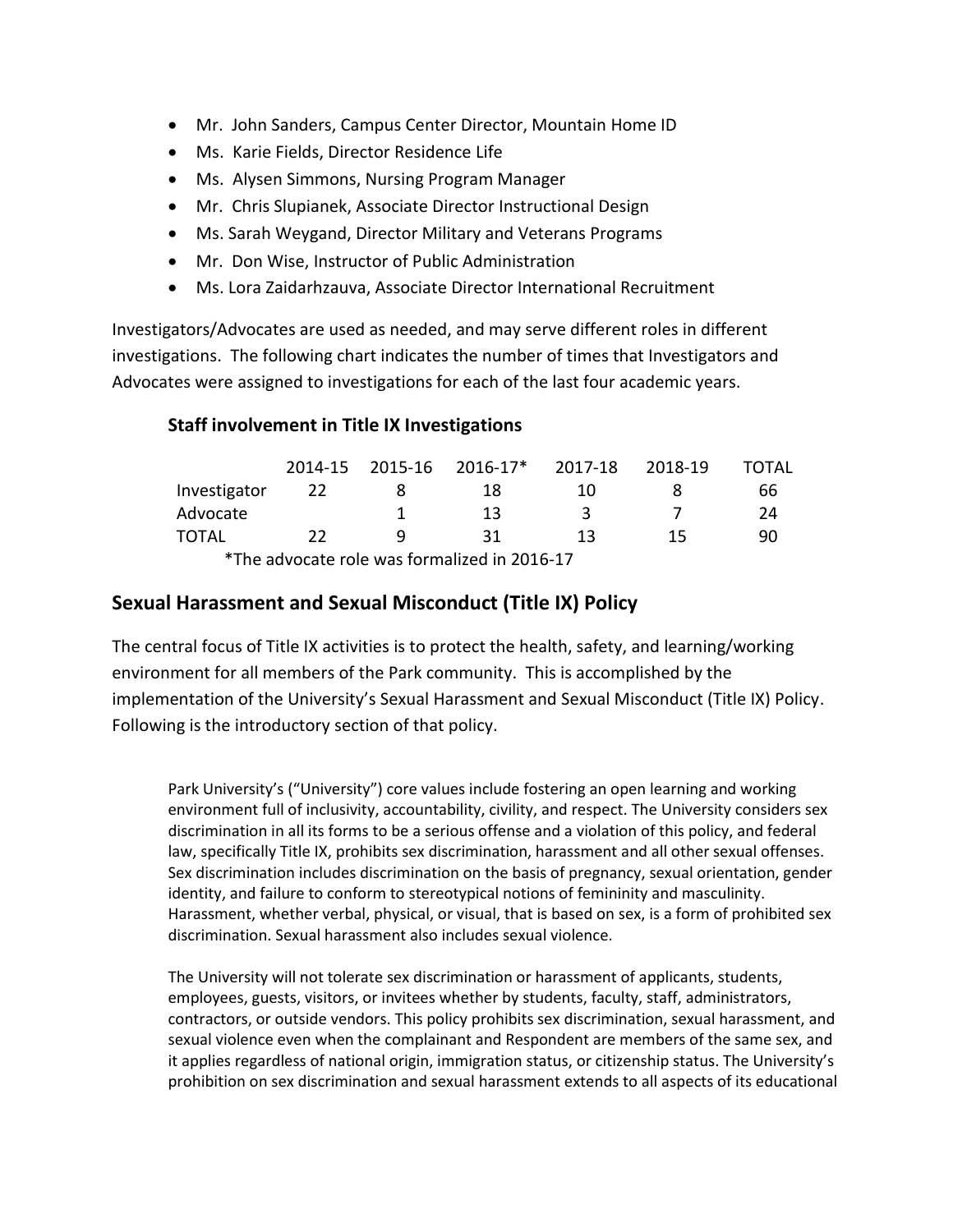programs and activities, including, but not limited to, admissions, employment, academics, athletics, housing, and student services.

The University recognizes not only its legal responsibilities but also its moral and ethical responsibilities to prohibit discrimination and harassment on the basis of sex and to take appropriate and timely action to ensure an environment free of such inappropriate conduct and behavior.

The U.S. Department of Education's Office for Civil Rights (OCR) enforces, among other statutes, Title IX of the Education Amendments of 1972. Title IX protects people from discrimination based on sex in education programs or activities that receive Federal financial assistance. Title IX states that: no person in the United States shall, on the basis of sex, be excluded from participation in, be denied the benefits of, or be subjected to discrimination under any education program or activity receiving Federal financial assistance.

The University has jurisdiction over Title IX-related complaints regarding conduct that occurred on campus, during or at an official University program or activity (regardless of location), or off campus when the conduct creates a Hostile Environment on campus. The University will investigate all complaints made under this policy and, if necessary, take action to prevent the recurrence of sex discrimination and remedy its effects.

Additionally, the University will not tolerate retaliation in any form against an applicant, student, or employee for reporting a violation of this policy or assisting in the investigation of a complaint.

The full Title IX policy can be found at:

https://my.park.edu/ICS/Portlets/ICS/Handoutportlet/viewhandler.ashx?handout\_id=50 feb2bc-b691-464a-b73d-d33ee9ca2507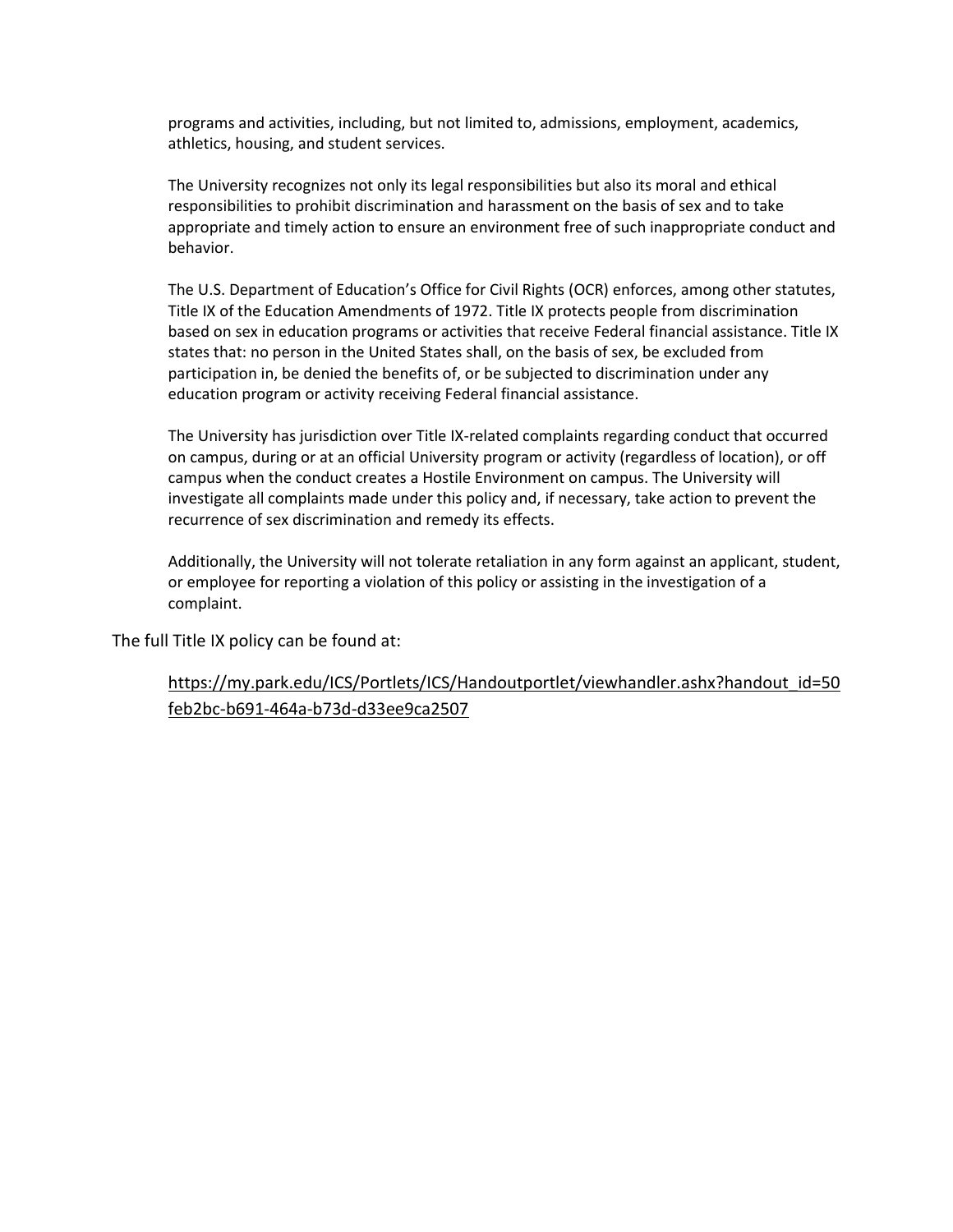### **Title IX Training, Events and Communication**

A truly safer campus can be achieved only through the combined efforts of students, faculty and staff. By coordinating the efforts of the University community through training, campus events and ongoing dialogue and communication, Park can achieve its commitment to a safer campus. The follow table illustrates the range of training and special events organized during the 2018-19 Academic Year.

| <b>Fall 2018</b><br>Spring 2018<br>Implemented EduRisk, on line<br>٠<br>training<br><b>Fall 2018</b>                                                                                                                                                                                                                                                                                                | Title IX training for new students and                                                                                                                                                                                                                                                                                                                                                                                    |
|-----------------------------------------------------------------------------------------------------------------------------------------------------------------------------------------------------------------------------------------------------------------------------------------------------------------------------------------------------------------------------------------------------|---------------------------------------------------------------------------------------------------------------------------------------------------------------------------------------------------------------------------------------------------------------------------------------------------------------------------------------------------------------------------------------------------------------------------|
| Annual notification of Drug/Alcohol<br>$\bullet$<br>policy<br>$\bullet$<br>Ongoing<br>Monthly meetings of Title IX<br>$\bullet$<br>$\bullet$<br>Coordinators<br>$\bullet$<br>Quarterly training for<br>$\bullet$<br>Investigators/Advocates<br>Coordinators attended 2-day<br>$\bullet$<br>workshop<br>Spring 2019<br>Additional training to include<br>$\bullet$<br>webinars and relevant articles | athletes ("Sex & Drug Show") -<br>Sexual Assault Awareness Week<br>Annual notification of Drug/Alcohol policy<br><b>Clothesline Project</b><br>"See Something Say Something" Campaign<br><b>Culture of Respect Committee</b><br>Presentations at New Student Orientation,<br>International Orientation, and Athletic<br>Orientation<br>Sexual Assault Awareness Month<br>Student Sexual Violence Awareness Art<br>Exhibit |

### **Academic Year 2018-19 overview**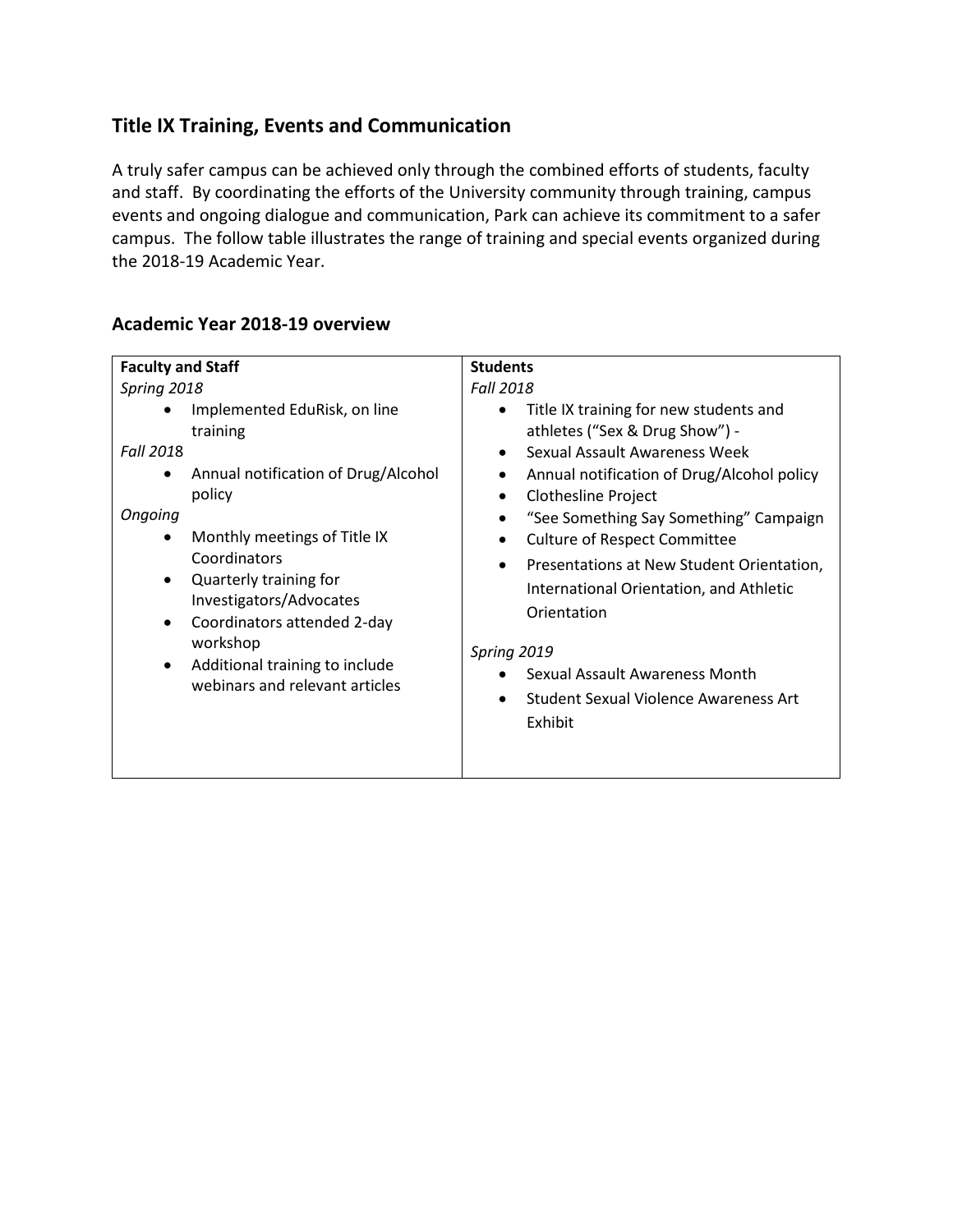### **Report of Title IX Activity**

The University tracks all claims of possible violations of Sexual Harassment and Sexual Assault (Title IX) Policy. Using the information and data outlined below, the University can identify patterns and trends related to sexual misconduct. This information can improve prevention and increase safety through intentional preventative measures and education.

For the purpose of this report, allegations of sexual harassment for Academic Years 2014-15 through 2018-19 were tracked. During this time, 46 reports were made to the Title IX Coordinator for review and investigation.

In Academic Year 2014-15, 16 reports were filed alleging 17 policy violations, followed by a decline in 2015-16 to seven incidents alleging eight policy violations. In Academic Year 2016-17, nine incidents alleging 11 policy violations were reported and in Academic Year 2017-18, nine incidents alleging 11 policy violations were reported.

The decrease in 2018-19 to five incidents alleging six policy violations may be a reflection of underreporting, or of the increased efforts in education, prevention and training by the University.

Of the 46 reports made during the five-year period, violations were identified in 21 of the investigations (46%) and no violation was found in 25 (54%) of the instigations.

|                           | 2014-2015  |                  |                  | 2015-2016        |                  |                  |  |
|---------------------------|------------|------------------|------------------|------------------|------------------|------------------|--|
|                           |            | <b>Findings</b>  |                  |                  | <b>Findings</b>  |                  |  |
|                           | Reported   |                  | <b>No</b>        | Reported         |                  | <b>No</b>        |  |
|                           | Incidents* | <b>Violation</b> | <b>Violation</b> | <b>Incidents</b> | <b>Violation</b> | <b>Violation</b> |  |
| <b>Unique Reports</b>     | 16         | 8                | 8                |                  |                  | 6                |  |
| <b>Sexual Harassment</b>  | 14         | 7                |                  |                  |                  | 6                |  |
| <b>Sex Offenses: Rape</b> | 1          |                  | 1                |                  |                  |                  |  |
| <b>Sex Offenses:</b>      |            |                  |                  |                  |                  |                  |  |
| <b>Fondling</b>           |            |                  |                  |                  |                  |                  |  |
| <b>Dating Violence</b>    |            |                  |                  |                  |                  |                  |  |
| <b>Stalking</b>           | 1          | 1                |                  | $\mathbf{1}$     | 1                |                  |  |
| <b>Other</b>              |            |                  |                  |                  |                  |                  |  |
| <b>Total for the Year</b> | 17         | 9                | 8                | 8                | っ                | 6                |  |

### **Allegations of Sexual Harassment Academic Years 2014-15 through 2018-19**

\* Some reported incidents involve multiple allegations of policy violations.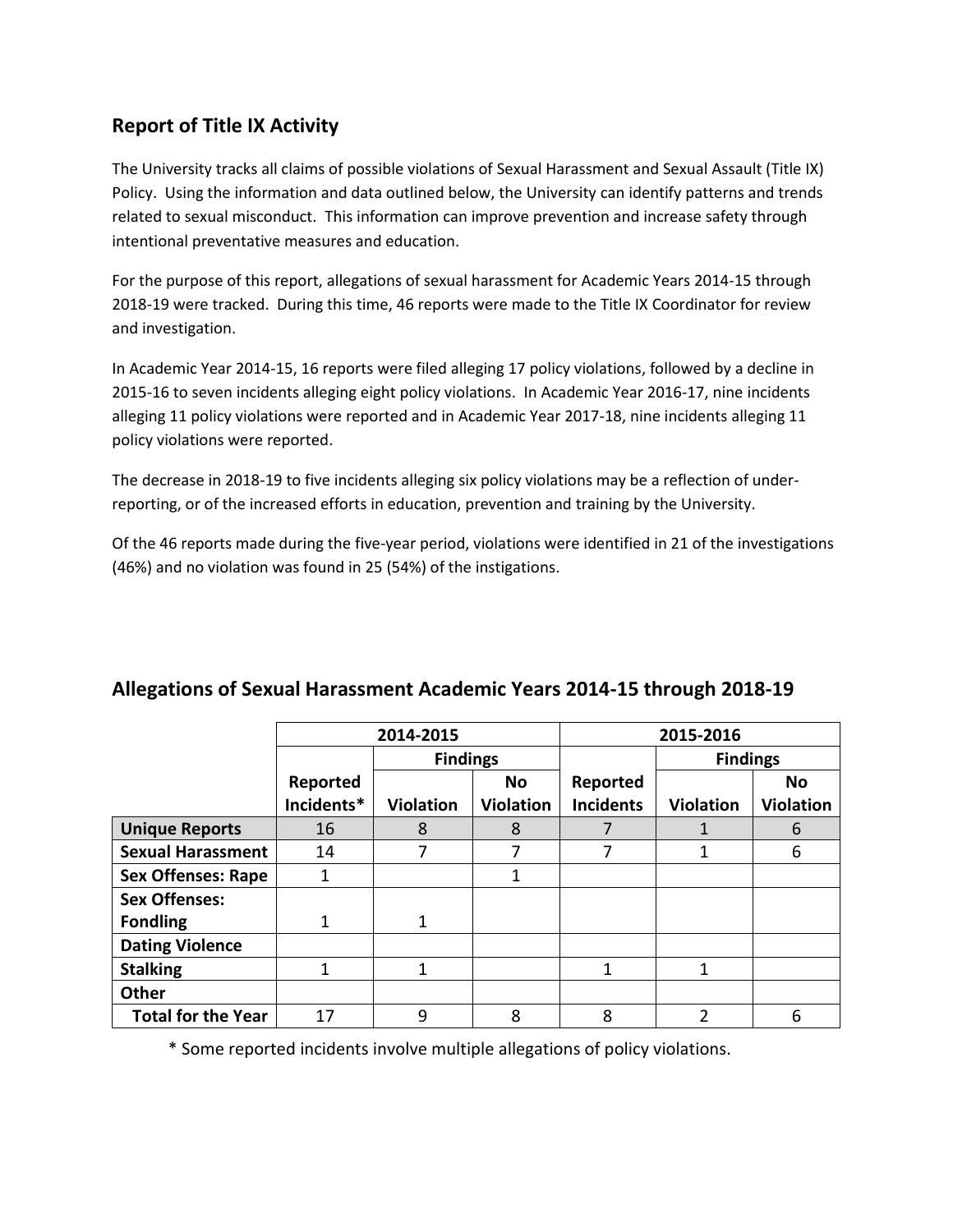|                           | 2016-17          |                  |                  | 2017-18          |                  |                  |  |
|---------------------------|------------------|------------------|------------------|------------------|------------------|------------------|--|
|                           |                  | <b>Findings</b>  |                  |                  | <b>Findings</b>  |                  |  |
|                           | Reported         |                  | No               | Reported         |                  | <b>No</b>        |  |
|                           | <b>Incidents</b> | <b>Violation</b> | <b>Violation</b> | <b>Incidents</b> | <b>Violation</b> | <b>Violation</b> |  |
| <b>Unique Reports</b>     | 9                | 4                | 5                | 9                | 5                | 4                |  |
| <b>Sexual</b>             |                  |                  |                  |                  |                  |                  |  |
| Harassment                | 6                | $\overline{2}$   | 4                | 7                | 4                | 3                |  |
| <b>Sex Offenses:</b>      |                  |                  |                  |                  |                  |                  |  |
| Rape                      | 2                | $\overline{2}$   |                  | 1                |                  |                  |  |
| <b>Sex Offenses:</b>      |                  |                  |                  |                  |                  |                  |  |
| <b>Fondling</b>           | 1                | $\mathbf{1}$     |                  | $\overline{2}$   | 1                | 1                |  |
| <b>Dating Violence</b>    |                  |                  | 1                | 2                | 2                |                  |  |
| <b>Stalking</b>           |                  |                  |                  |                  |                  |                  |  |
| <b>Other</b>              | 1                | 1                |                  |                  |                  |                  |  |
| <b>Total for the Year</b> | 11               | 6                | 5                | 12               | 7                | 5                |  |

|                           | 2018-19          |                  |                  |  |
|---------------------------|------------------|------------------|------------------|--|
|                           |                  | <b>Findings</b>  |                  |  |
|                           | Reported         |                  | No               |  |
|                           | <b>Incidents</b> | <b>Violation</b> | <b>Violation</b> |  |
| <b>Unique Reports</b>     | 5                | 3                | 2                |  |
| <b>Sexual</b>             |                  |                  |                  |  |
| <b>Harassment</b>         | 3                | 1                | 2                |  |
| <b>Sex Offenses:</b>      |                  |                  |                  |  |
| Rape                      |                  |                  |                  |  |
| <b>Sex Offenses:</b>      |                  |                  |                  |  |
| <b>Fondling</b>           | 1                | 1                | O                |  |
| <b>Dating Violence</b>    |                  |                  |                  |  |
| <b>Stalking</b>           | $\overline{2}$   | $\overline{2}$   | n                |  |
| Other                     |                  |                  |                  |  |
| <b>Total for the Year</b> | 6                | 4                | C                |  |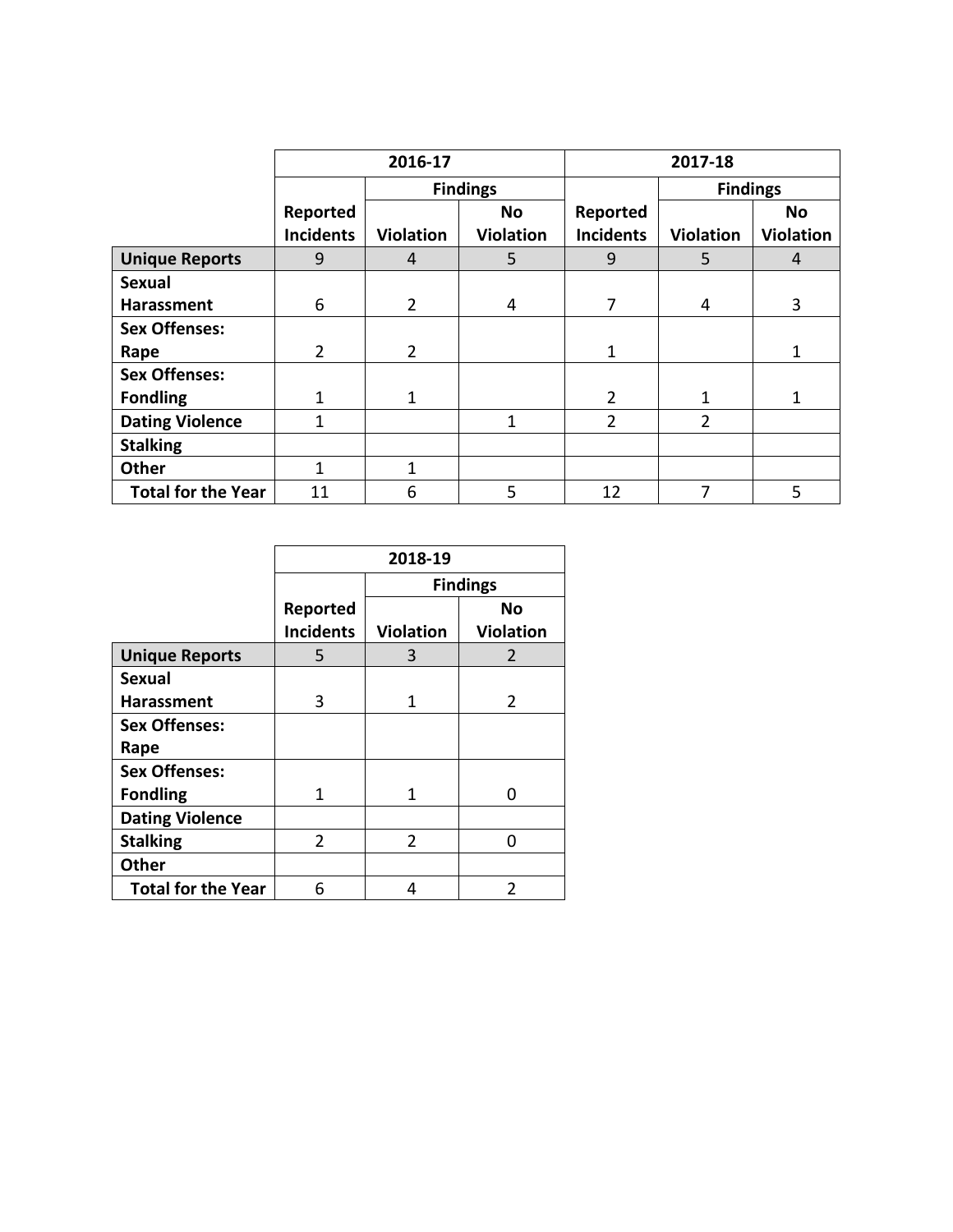

## **Five-year Overview of Findings**

|                          | 2014-15          | 2015-16   | 2016-17   | 2017-18          | 2017-18          |
|--------------------------|------------------|-----------|-----------|------------------|------------------|
|                          | <b>Number of</b> | Number of | Number of | <b>Number of</b> | <b>Number of</b> |
| <b>Sexual Harassment</b> | reports          | reports   | reports   | <b>Reports</b>   | <b>Reports</b>   |
| <b>No Violation</b>      |                  |           |           |                  |                  |
| <b>Violation</b>         | 8                |           | 4         |                  |                  |
| <b>Total Reports</b>     | 15               |           | 9         | 10               |                  |

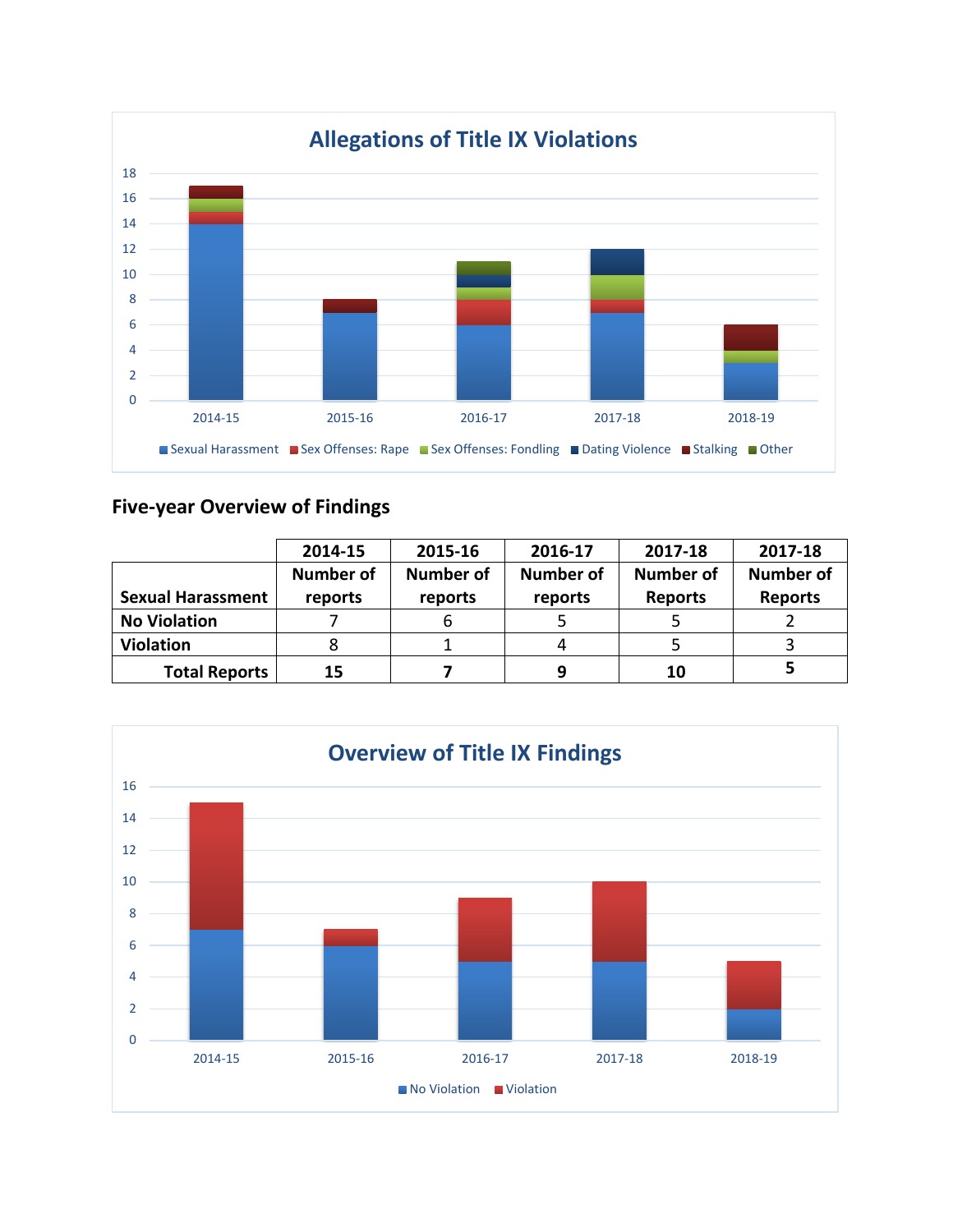#### **University Affiliation of the Complaint and Respondent**

Since Academic Year 2014-15, 46 reports have alleged Title IX violations. This chart reflects the frequency of each combination of the relationship between complainant and respondent. The most common categories involve Student v. Student and Faculty/Staff v. Faculty/Staff.



### **Sanctions**

Since Academic Year 2014-15, 21 claims have resulted in a determination that there were violations of the policy and 26 sanctions have been applied (some respondents received multiple sanctions). The following chart shows the distribution of those sanctions.